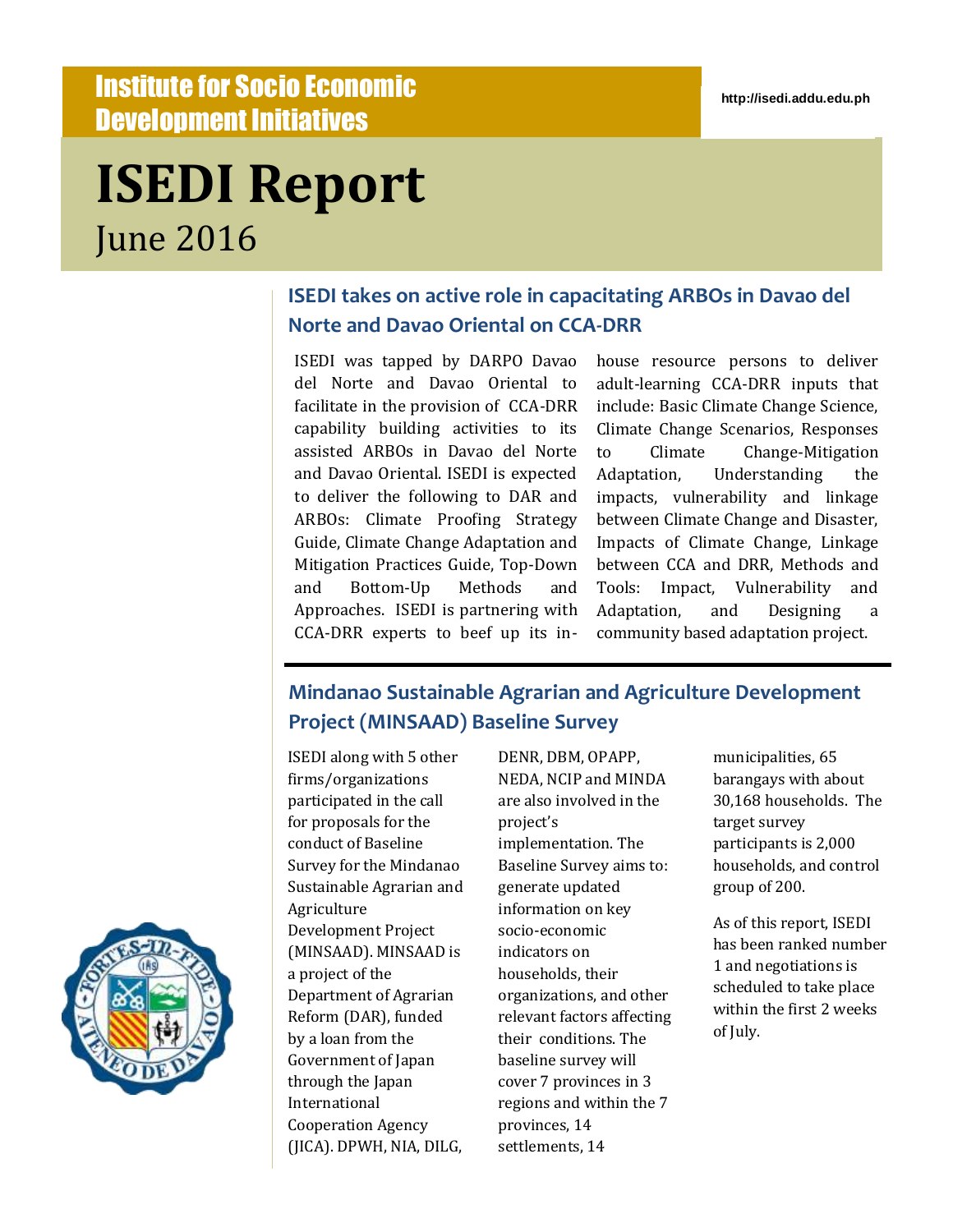

# **Upscaling the Balik-Uma Project: A Sustainable Agriculture Production Program and Rainforestation for Food and Community Resilience**

The implementation of the Upscaling Balik Uma Project is already in its 11<sup>th</sup> month. One of the project's major successes is the increase in the number of beneficiaries which has also encouraged many of the IPs to go back to farming. Working and training with the community partners and beneficiaries and the additional knowledge that they have gained through trainings will be this project's legacy.

After the trainings on Setting Up Trial farm and Plant propagation, each area was tasked to prepare their trial farm areas.

The project delivered 70 sacks of rice as food for work and distributed the following farm tools last June 11,2016:

- 175 syth
	- 25 digging bars
- 30 shovel
- 50 pick mattock
- 10 sprayers

## **ARCCESS Batch3 Updates – Province of Compostela Valley**

June 14, 2016 - A coordination meeting was conducted with DAR, DOSE and Babas Foundation Inc. In the morning , the ISEDI's PPM staff gave CARPO Gualberto Ellordo a quick update regarding the activities of the two PSPs.

The coordination meeting proper started in the afternoon, with representatives from all the PSPs and the DARPO. DOSE as the AES implementor was represented by Project Team Leader Mr. Romy Ticon with his Agriculturist Staff. BFI sent Mr. Jay Navarro and Loijun Epe, while the DARPO was led by CARPO Ellordo and Mr. Heracleo Bato as ARCCESS point person. During the meeting, both PSPs presented their accomplishment from Jan to May 2016. CARPO stressed the need for the BDS to double their efforts to catch up on their required deliverables. DARPO also suggested that some BDS activities, like Business Planning, should not be conducted. Instead, the PSP should focus on enhancing the Business Plans already available. DARPO also instructed BFI to help the ARBOs in their APCP requirements as part of the BDS engagements.

Before the meeting ended, agreements such as BFI submitting their catch up plan, and ISEDI closely monitoring BFI and DOSE's activities, were made.



*The DARPO ComVal and the PSPs convened to discuss the status of ARCCESS implementation*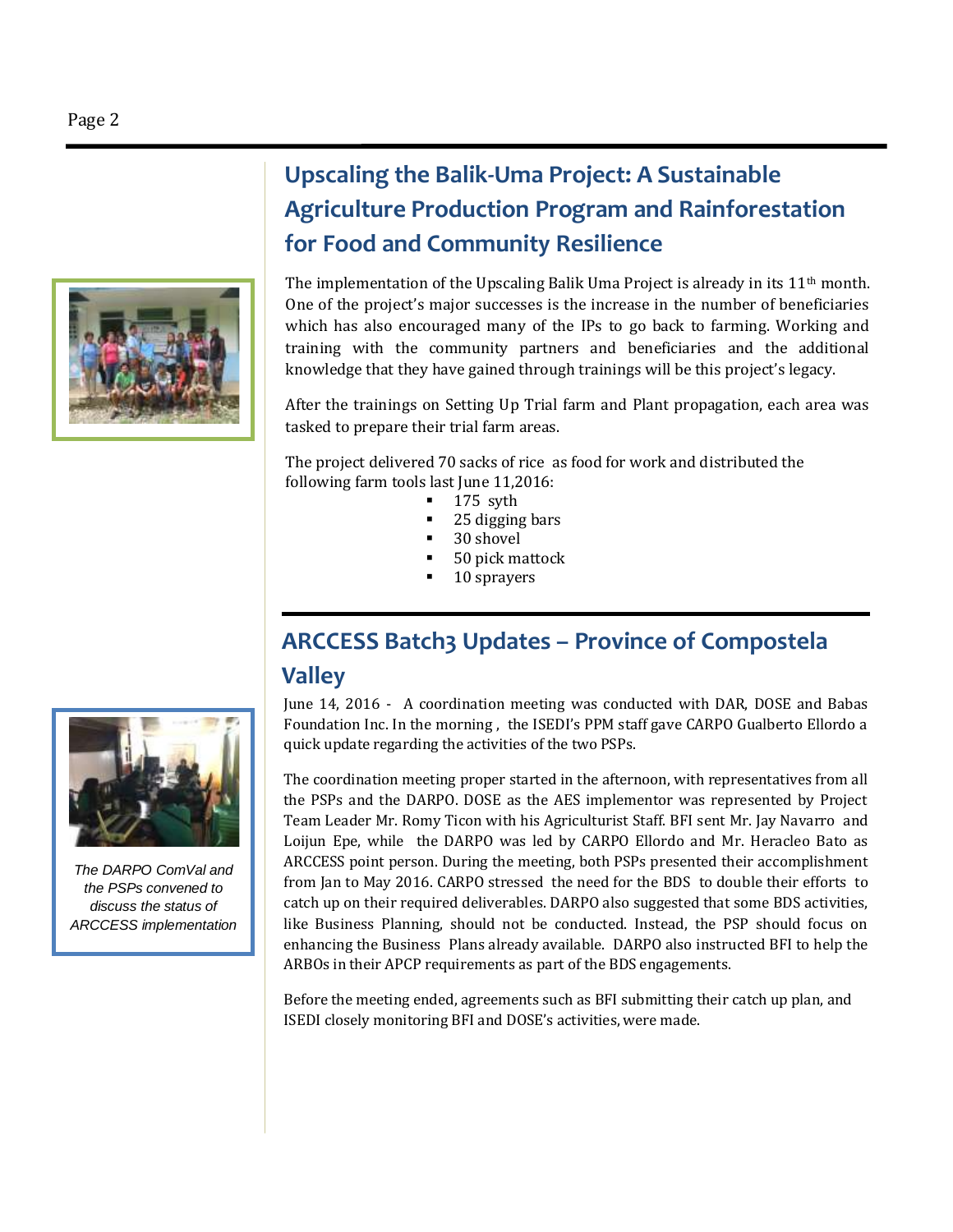#### **ARCCESS Batch3 Updates – Province of Davao del Norte**

On June 13, ISEDI attended the  $1<sup>st</sup>$  regular Coordination Meeting for ARCCESS Batch 3. Representatives from BFI and DOSE, along with Ms. Juliana Maceren from the DARPO were in attendance. During the meeting the PSPs presented their accomplishments visa -vis the deliverables stated in PSPs' workplan. As a result, the following agreements were reached:

- For DOSE on AES:
	- o Clarify with the DARRO if all of the functional CSFs will be included in the preparation of the drafts of the CSF Management Plan.
	- o Technology that will be introduced by AES on Cacao Production will be focused on the processing aspect which is the fermentation of beans.
- For BFI on BDS:
	- Business Plan for vermi-culture will be crafted since the ARBOs have undergone training on this technology and some materials like African Night Crawler (ANC) was provided by DOSE.
	- o Clarify with the DARPO regarding which specific product from cacao will undergo the market/value chain system.

For both AES and BDS, OD/TNA results were presented on the 20th of June.

Aside from the Coordination Meeting, TNAs were also conducted for the identified four (4) livelihood projects, namely: the Cacao Production, Banana (Cardava) Production, Organic Swine Production and Vermi – Culture Production at DUFFAMCO (Dujali Free Farmers Multi-Purpose Cooperative) located in Municipality of Dujali and DMPC (Dagohoy Multi-Purpose Cooperative) in the Municipality of Talingod. The TNAs were conducted in preparation for the implementation of Capacity Building on Climate Change Piloting Program since part of the mitigation measure was provision of livelihood component.

The actual trainings were held last June 24 – 25 with 24 participants for DUFAMCO. It was then followed by the trainings for DMPC last June 26 – 27 with 21 participants.

#### **ARCCESS Coordination Meeting among PSPs and DARPO of Davao City**

The ARCCESS Coordination Meeting between the PSPs and the DARPO of Davao city was conducted on June 7, 2016 at the Abreeza Mall. It was participated by Gloria N. Penera (PPM RA), Nancy R. Roxas and Philip M. Tagab (BFI representatives), and Ruel Larosa (CARPO) and Cleza Datoy (ARCCESS Point Person in Davao City). The objectives of the activity were to level off the workplan of BFI and to inform CARPO Larosa that the Business Plan of the assisted PHMPC ARBO was not on cacao commodity. Instead, the business plan focused on the existing enterprise of the ARBO which was Squash Pancit Canton.

Both ISEDI and BFI presented their activities from January to April 2016 based on their workplans. CARPO Larosa expressed his confidence that all of the deliverables of DOSE and BFI will be accomplished according to schedule as stipulated in the workplan of the two service providers on AES (DOSE Inc.) and BDS (BFI).